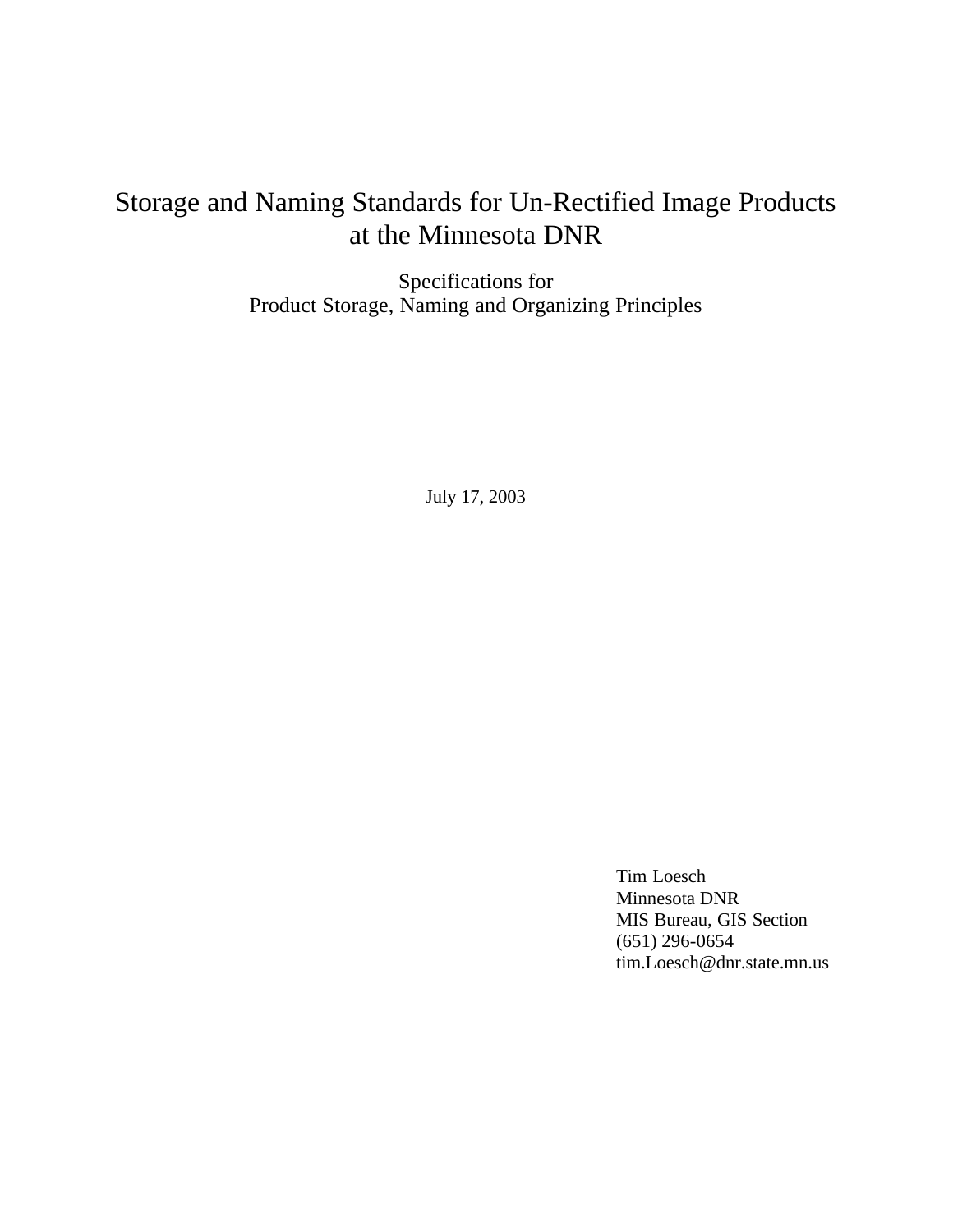Minnesota DNR Air Photo Storage Specifications

Tim Loesch GIS Applications Programmer MIS-GIS

## **1. Introduction**

DNR staff have used aerial photographs as an source of land resource information for many years. As computer technology has permeated the natural sciences through various software products and tools the use of digital air photos become an accepted, if not essential part of doing business for many employees at the DNR. To manage these photos for easy access and distribution it has become necessary to develop a standardized way of naming and organizing the variety of digital air photo products that the department owns or otherwise acquires.

This document proposes a naming and storage structure for "Unreferenced/unrectified" digital products, including aerial photographs and existing hardcopy maps, to facilitate predictable and reliable access to these images by users through a variety of methods including desktop GIS programs, web-browsers and other image viewing tools. This document also addresses the need for an image index - a spatial reference that identifies the approximate photo centers for a project as a point object in a spatial database such as a shapefile.

This document focuses on imagery that will be part of the DNR GIS Data Resource Site (DRS). A DRS is an organized collection of data, metadata and supporting software. It is envisioned that these standards will become part of the DNR's Data Resource Site Specifications<sup>1</sup>.

This document is split into three parts:

- 1) Introduction
- 2) Background
- 3) File Naming Conventions
- 4) Storage Structure Guidelines
- 5) Spatial Data Format for Index Files

#### **2. Background**

Generally speaking, air photo acquisition is conducted for/by an organization (private or public), during a given time frame for a particular area. Project areas are assigned an identification code (generally by the photo contractor) and if these projects are conducted on a regular interval, the project name generally remains constant. While this is not true in all cases, this specification is not designed on this assumption.

For example, air photos for Pope County, MN were acquired for the USDA-ASCS in 1938/39, 1951, 1958 and 1965. The project code assigned for each of these projects is BJJ.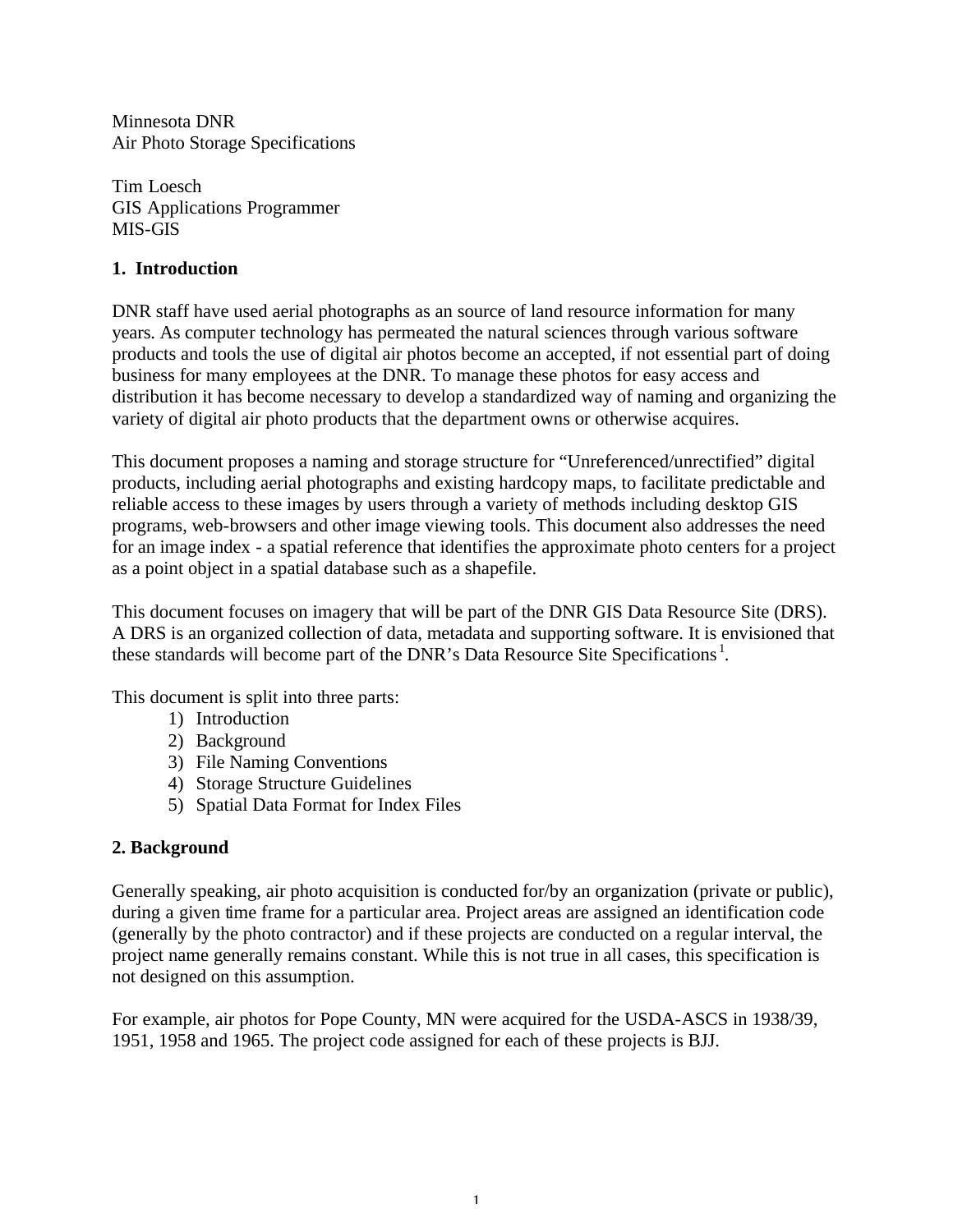For many products, within each project area the film negative roll and frame number uniquely identify each photograph. In many cases this information can find the date of the image as well as the date the image was acquired.

The following file name and organizational concepts were developed to conform to the DNR's DRS standards. In addition, existing air photo collections were examined to determine how they were organized and stored as a way to gain insights to strengths and weaknesses of various techniques.

#### **3. File Naming Conventions**

Because the type of images this document addresses are not georeferenced they cannot be stored using a geographic tiling scheme as defined in the DNR's GIS storage standard, another method must be used. The files need to be organized and named such that each can be uniquely identified. It should be noted that in this document the file naming conventions are all indicated in UNIX file conventions – forward slashes (/) for folder delimiters and all lower-case names.

#### **Aerial Photography**

Traditional Air photo acquisition is generally conducted as a "project" for a particular organization. Each air photo project is assigned a name or project code. When the project is flown, each individual photo is assigned a number based on the roll or flight line and frame number for this particular photo. Combining the project name, the roll number and the frame number provides a unique identification value for each photo. This information is also printed on the photo, usually separated by dashes "-". An example of a photo name would be VE-1-1. This image represents the first frame of the first roll for project "ve".

This combination provides a good means of file naming standards for digital imagery although it may be insufficient for some scanned products. In these cases an alternative method will need to be defined. In order to be flexible, filename length is restricted to 64 characters with no spaces or special characters.

File names would consist of the project code followed by two spaces reserved for roll number/flight line and three spaces reserved for frame number. This assumes that there are no more than 99 rolls in a project and 999 frames in a roll.

Based on the earlier example of VE-1-1, the filename for a JPEG formatted image would be ve01001.jpg.

This works well until you have areas where multiple years of imagery have been scanned. While the date of the image could be a part of the image filename the overhead of adding this level of detail to the filename is significant. In addition the availability of the dates on the images themselves provides a permanent record of when the image was acquired. Differentiating different years of photos will be accomplished by storing the images in different folders.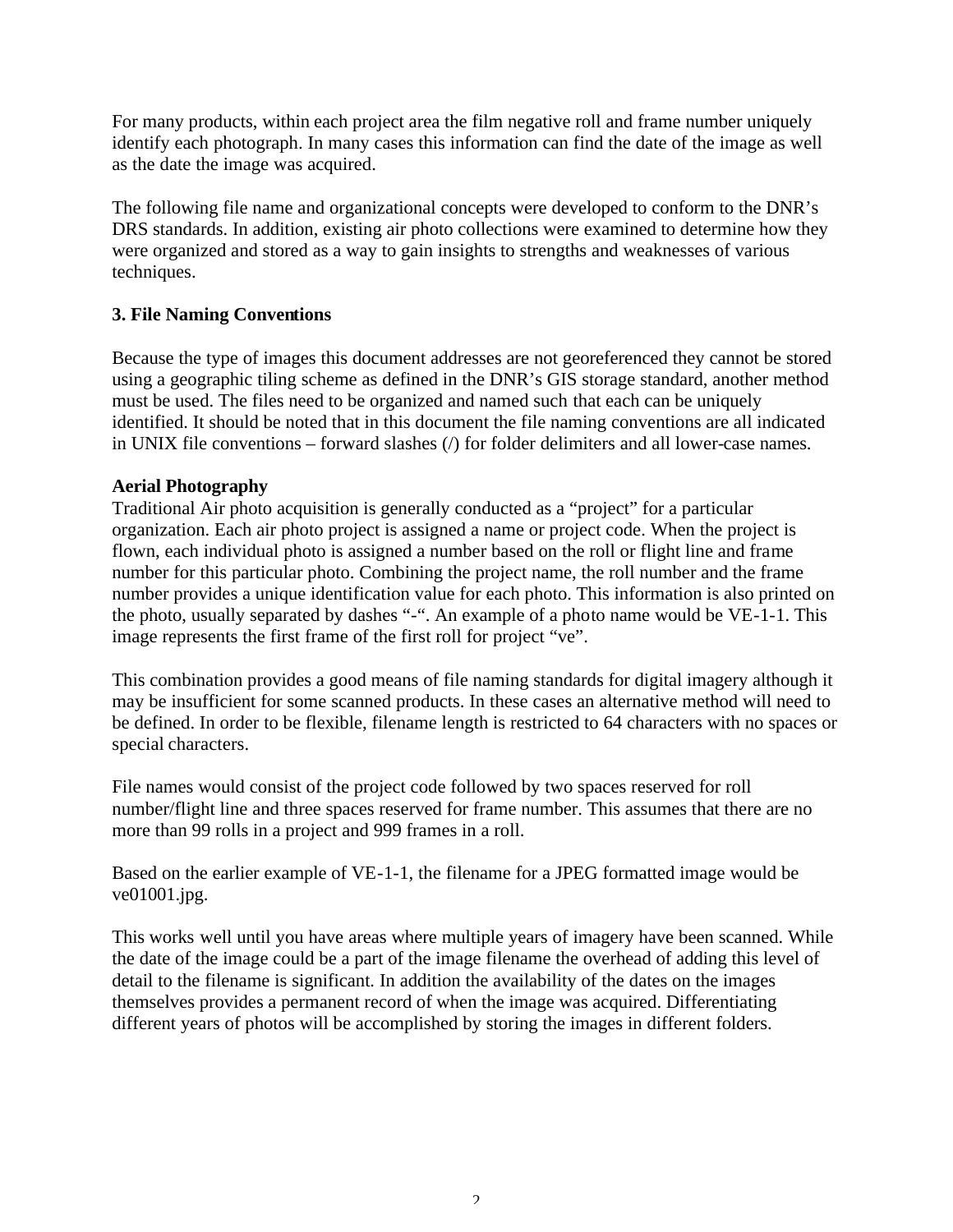#### **Other Products**

For products that do not fit these naming conventions other alternatives must be explored. The minimum naming standards that must be met are that the files have unique names. As new products are developed, project and filenames will have to be developed for those products.

#### **4. Storage Structure Guidelines**

Since DRS structure is a file-based system for managing data, storage conventions are also an important component of this specification. These storage definitions are hierarchical and have a folder based structure designed to be robust enough to satisfy a variety of situations The file storage hierarchy proposed here is based on a scheme of folders with names based on a provider code, a project code and a project year.

The DRS specification defines the folder "drs/ancillary" as the location to store non-referenced spatial data. It is proposed that the parent folder to store digital imagery is called "imagery" (/drs/ancillary/imagery).

This is a flexible system however and is not restricted to the proposed DRS parent folder. For organizations that don't use DRS storage standards as a way of organizing their GIS data the source folder for imagery can and will vary. This system is designed to be generic above the source provider folder.

# **PROVIDER Identifier**

Imagery is often referenced by the organization that provides or purchases the imagery. Some examples include "DNR Resource Assessment", "NAPP" and "FSA". Typically, each of these programs has a consistent set of acquisition parameters including plane height, dates, and content. This provides the next level of organization in the structure. The photos for a particular Program/Provider will be stored in a folder with a name based on that provider, 13 characters (?) or less. A review of imagery archives at the John R. Borchert Map Library at the University of Minnesota lists nine sources of imagery for the state. These sources include the Agricultural Stabilization and Conservation Service, US Forest Service, National Aerial Photography Program, Minnesota Department of Natural Resources, Division of Forestry, Metropolitan Council, Markhurd Aerial Surveys, Inc., Horizons Inc., Clyde E., Williams & Associates (CEWA).

There are also several potential program/providers that can be identified. While these program/provider codes can be developed at the time they are encountered it is desirable to define as many of these as possible.

Based on information from the Borchert Map library and taking advantage of abbreviations already in use at the DNR, the following abbreviations are proposed.

| Code        | Provider                                                   |
|-------------|------------------------------------------------------------|
| <b>ASCS</b> | <b>Agricultural Stabilization and Conservation Service</b> |
| BWSR        | Board of Water and Soil Resources                          |
| <b>NAPP</b> | National Aerial Photography Program                        |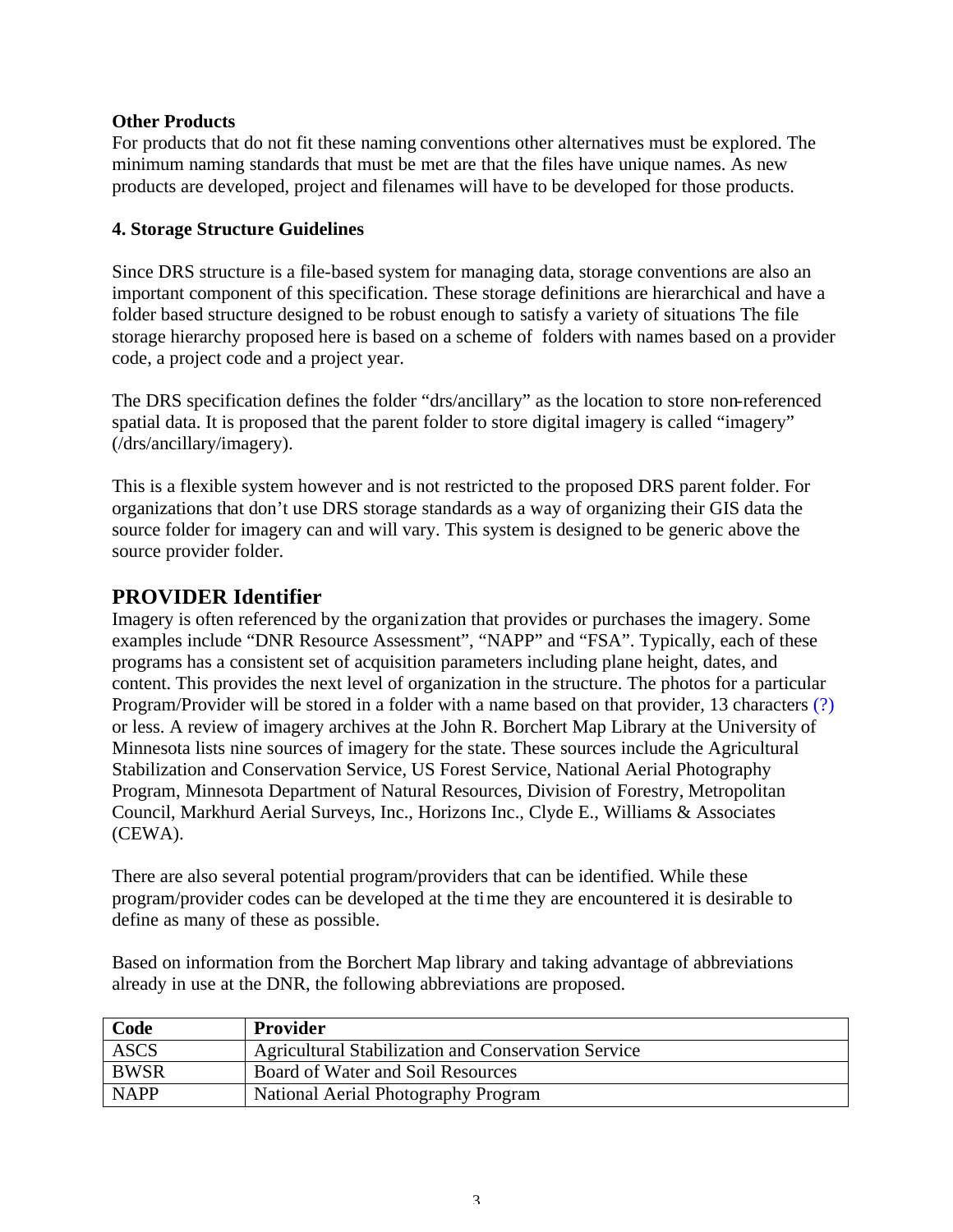| <b>FORCIR</b> | Minnesota Department of Natural Resources- Division of Forestry Color |
|---------------|-----------------------------------------------------------------------|
|               | Infrared photographs                                                  |
| <b>ECO</b>    | <b>DNR Division of Eco Services</b>                                   |
| <b>ENF</b>    | <b>DNR</b> Division of Enforcement                                    |
| <b>FOS</b>    | <b>DNR Field Operation Services Bureau</b>                            |
| <b>FSH</b>    | <b>DNR</b> Division of Fisheries                                      |
| <b>LAM</b>    | <b>DNR</b> Division of Lands and Minerals                             |
| <b>PRK</b>    | <b>DNR Division of Parks</b>                                          |
| <b>TAW</b>    | <b>DNR Division of Trails and Waterways</b>                           |
| <b>WAT</b>    | <b>DNR Division of Waters</b>                                         |
| WLD           | <b>DNR Division of Wildlife</b>                                       |
| <b>MNDOT</b>  | Minnesota Department of Transportation                                |
| <b>HOR</b>    | Horizons Inc.                                                         |
| <b>MC</b>     | Metropolitan Council                                                  |
| <b>SCS</b>    | <b>Soil Conservation Service</b>                                      |
| <b>USFWS</b>  | US Fish and Wildlife Service                                          |
| <b>USFS</b>   | <b>US Forest Service</b>                                              |
| <b>USGS</b>   | <b>United States Geologic Survey</b>                                  |
| <b>ACM</b>    | <b>Coastal Zone Management Program</b>                                |
| <b>COE</b>    | United States Corps of Engineers                                      |
| MH            | Markhurd                                                              |

It is likely that this list will grow over time as new project/providers emerge.

As an example, the folder for color infrared photos acquired by the Minnesota DNR would be named

/drs/ancillary/imagery/forcir

#### **PROJECT Identifier**

The project portion of the file storage convention provides the first spatial context for the imagery. Projects occur over a fixed piece of geography, many times based on county boundaries, but not always. Therefore, folder name should be the same as the project name. For example, DNR Forestry Resource Assessment photos for Itasca County are assigned a project code of "ita" and a folder name of "ita".

#### /drs/ancillary/imagery/forcir/ita

Project identifiers should be selected with care and some sort of oversight is required to ensure unique names. Currently, there are a number of project identifiers already in use and these are listed below.

| County | <b>ASCS</b> | <b>USFS</b> | <b>DNR</b> Forestry |
|--------|-------------|-------------|---------------------|
|        | Project ID  | Project     | Project ID          |
|        |             | ID          |                     |
| Aitkin | BXN         |             | AIT                 |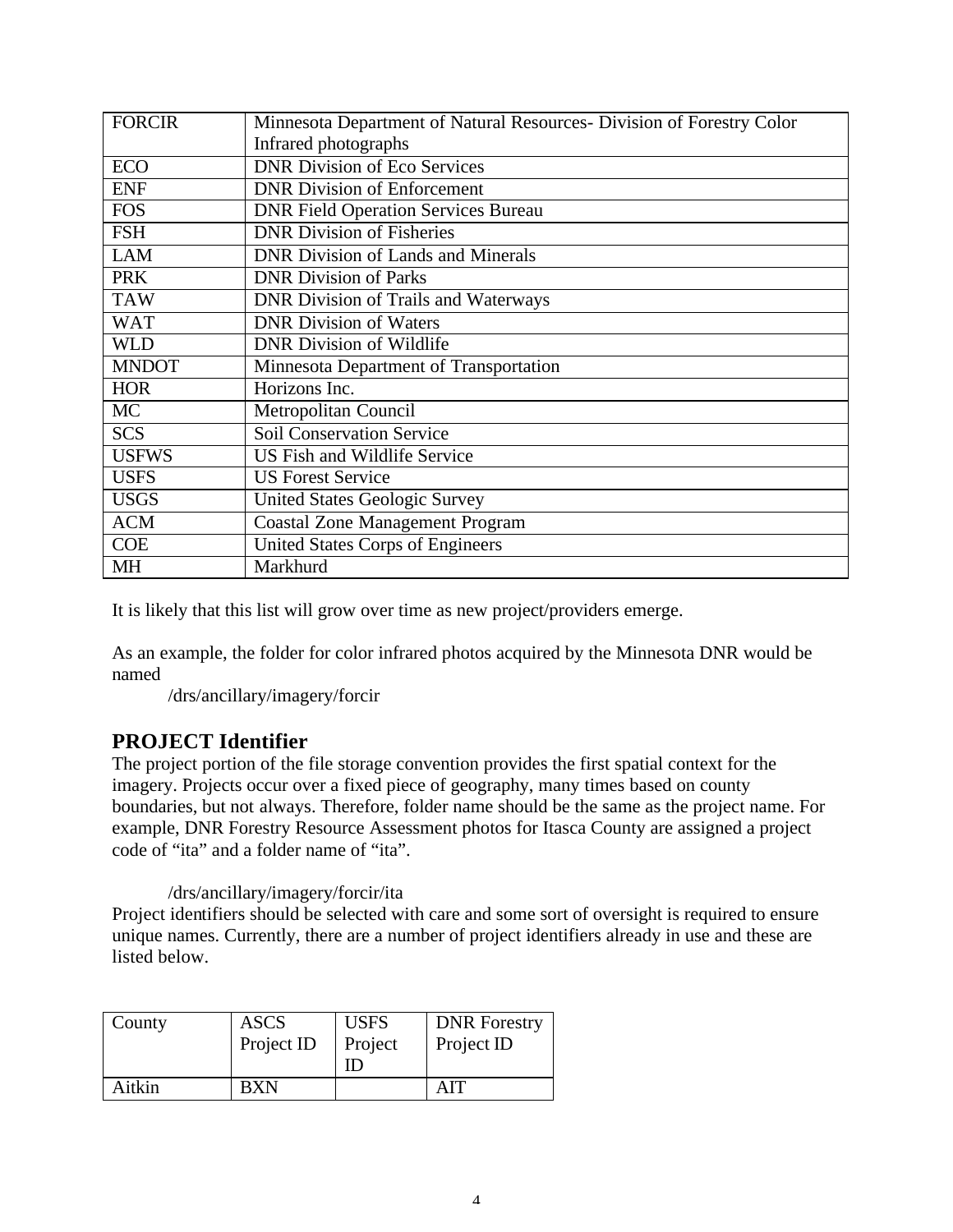| Anoka             | <b>BIM</b> |           | <b>MET</b>      |
|-------------------|------------|-----------|-----------------|
| <b>Becker</b>     | <b>BXO</b> |           | CBM, BBC        |
| Beltrami          | <b>CIN</b> |           | <b>BEL, BBC</b> |
| Benton            | <b>BIN</b> |           |                 |
| <b>Big Stone</b>  | <b>BIO</b> |           |                 |
| <b>Blue Earth</b> | <b>BIP</b> |           |                 |
| <b>Brown</b>      | <b>BIQ</b> |           |                 |
| Carlton           | <b>BXP</b> |           | <b>CAR</b>      |
| Carver            | <b>WM</b>  |           |                 |
| Cass              | <b>BXQ</b> |           | <b>CCW</b>      |
| Chippewa          | <b>BIR</b> |           |                 |
| Chisago           | <b>BIS</b> |           | CIK, CHI        |
| Clay              | <b>BXR</b> |           |                 |
| Clearwater        | <b>BXS</b> |           | CBM, BBC        |
| Cook              | <b>CIT</b> | <b>FX</b> | COO             |
| Cottonwood        | <b>BIT</b> |           |                 |
| Crow Wing         | <b>BXT</b> |           | <b>CCW</b>      |
| Dakota            | WK         |           | <b>MET</b>      |
| Dodge             | <b>WC</b>  |           |                 |
| Douglas           | <b>BIU</b> |           | POD             |
| Faribault         | <b>BIV</b> |           |                 |
| Fillmore          | VZ         |           | WFH, FIL        |
| Freeborn          | <b>VX</b>  |           |                 |
| Goodhue           | WH         |           | GOW, GOO        |
| Grant             | <b>BIW</b> |           |                 |
| Hennepin          | <b>WN</b>  |           | <b>MET</b>      |
| Houston           | <b>WA</b>  |           | WFH, HOU        |
| Hubbard           | <b>BXU</b> |           | <b>HUB</b>      |
| Isanti            | <b>BIX</b> |           | CIK, ISA        |
| Itasca            | CIP        |           | <b>ITA</b>      |
| <b>Jackson</b>    | <b>BIY</b> |           |                 |
| Kanabec           | <b>BXV</b> |           | CIK, KAN        |
| Kandiyohi         | BIZ        |           |                 |
| Kittson           | <b>BXW</b> |           |                 |
| Koochiching       | <b>CIO</b> |           | <b>KOO</b>      |
| Lac Qui Parle     | <b>BJA</b> |           |                 |
| Lake              | <b>CIS</b> | <b>FX</b> | <b>LAK</b>      |
| Lake of the       | <b>CIQ</b> |           | <b>LWR</b>      |
| Woods             |            |           |                 |
| Le Sueur          | WF         |           | <b>LSN</b>      |
| Lincoln           | BJB        |           |                 |
| Lyon              | <b>BJC</b> |           |                 |
| McLeod            | WL         |           |                 |
| Mahnomen          | <b>BXX</b> |           | CBM, BBC        |
| Marshall          | <b>BXY</b> |           |                 |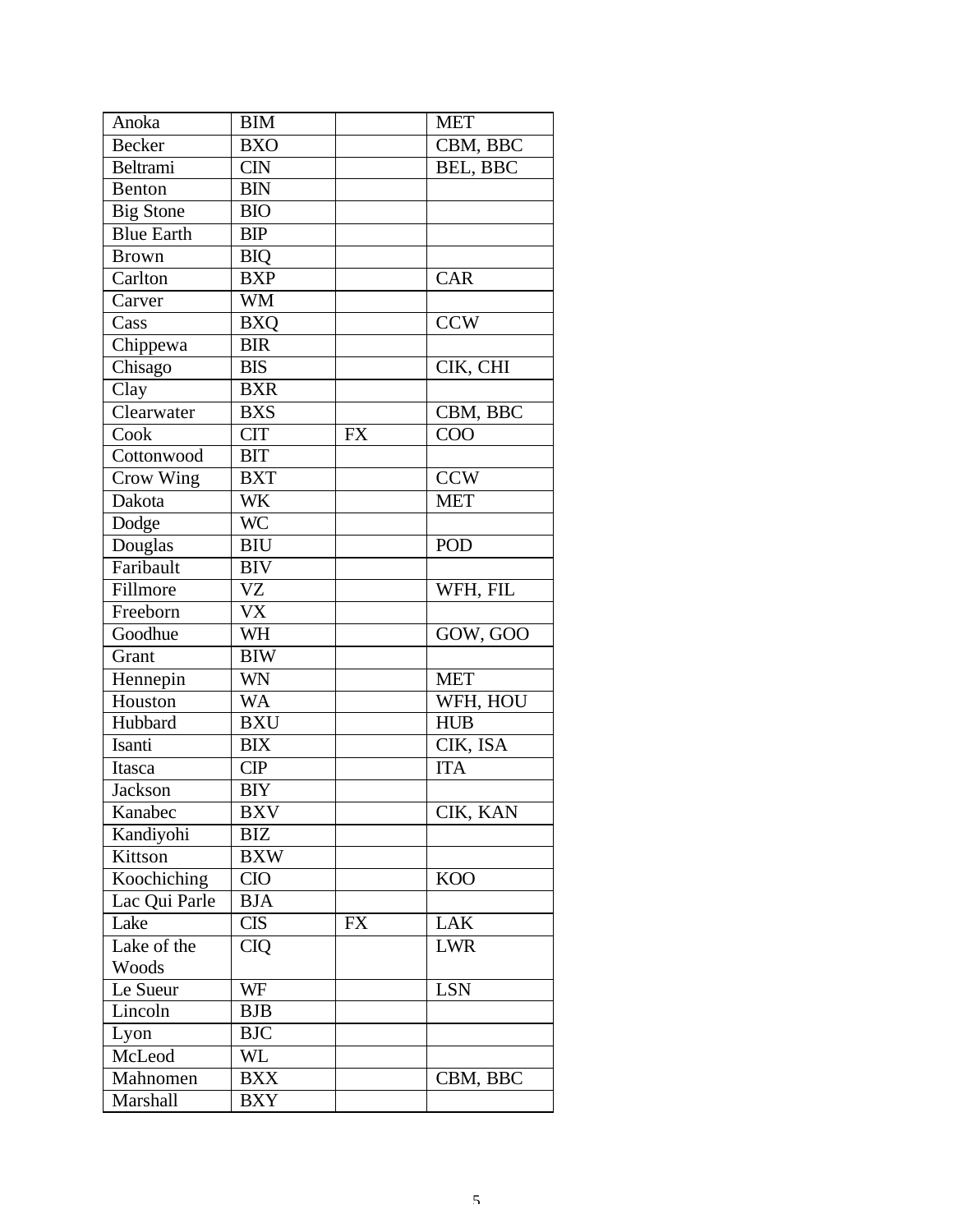| Martin            | <b>BJD</b>      |           |            |
|-------------------|-----------------|-----------|------------|
| Meeker            | <b>BJE</b>      |           |            |
| Mille Lacs        | <b>BXZ</b>      |           | CIK, MIL   |
| Morrison          | <b>BYA</b>      |           | <b>MOR</b> |
| Mower             | $U\overline{Y}$ |           |            |
| Murray            | $B$ J $F$       |           |            |
| Nicollet          | <b>BJG</b>      |           | <b>LSN</b> |
| <b>Nobles</b>     | <b>BJH</b>      |           |            |
| Norman            | <b>BYB</b>      |           |            |
| Olmsted           | <b>WB</b>       |           | GOW, OLM   |
| <b>Otter Tail</b> | DA              |           | POD        |
| Pennington        | <b>BYC</b>      |           |            |
| Pine              | <b>BYD</b>      |           | PIN        |
| Pipestone         | <b>BJI</b>      |           |            |
| Polk              | <b>BYE</b>      |           |            |
| Pope              | <b>BJJ</b>      |           | POD        |
| Ramsey            | <b>WO</b>       |           | <b>MET</b> |
| <b>Red Lake</b>   | <b>BYF</b>      |           |            |
| Redwood           | <b>BSE</b>      |           |            |
| Renville          | <b>BJK</b>      |           |            |
| Rice              | <b>WG</b>       |           | <b>RIC</b> |
| Rock              | DG              |           |            |
| Roseau            | <b>BYG</b>      |           | <b>LWR</b> |
| St. Louis         | <b>CIR</b>      | <b>FX</b> | SLN, SLS   |
| Scott             | WJ              |           | <b>MET</b> |
| Sherburne         | <b>BJL</b>      |           | <b>SHE</b> |
| Sibley            | <b>BJM</b>      |           |            |
| <b>Stearns</b>    | <b>BJN</b>      |           |            |
| Steele            | <b>WD</b>       |           |            |
| Stevens           | <b>WJO</b>      |           | <b>STE</b> |
| Swift             | <b>BJP</b>      |           |            |
| Todd              | <b>BYH</b>      |           | <b>TOD</b> |
| Traverse          | <b>BJQ</b>      |           |            |
| Wabasha           | WI              |           | GOW, WAB   |
| Wadena            | <b>BYI</b>      |           | <b>WAD</b> |
| Waseca            | WE              |           | <b>WAS</b> |
| Washington        | <b>CCZ</b>      |           | <b>MET</b> |
| Watonwan          | <b>BJR</b>      |           |            |
| Wilkin            | <b>BYJ</b>      |           |            |
| Winona            | CS              |           | WFH, WIN   |
| Wright            | <b>WP</b>       |           |            |
| Yellow            | <b>BJS</b>      |           |            |
| Medicine          |                 |           |            |